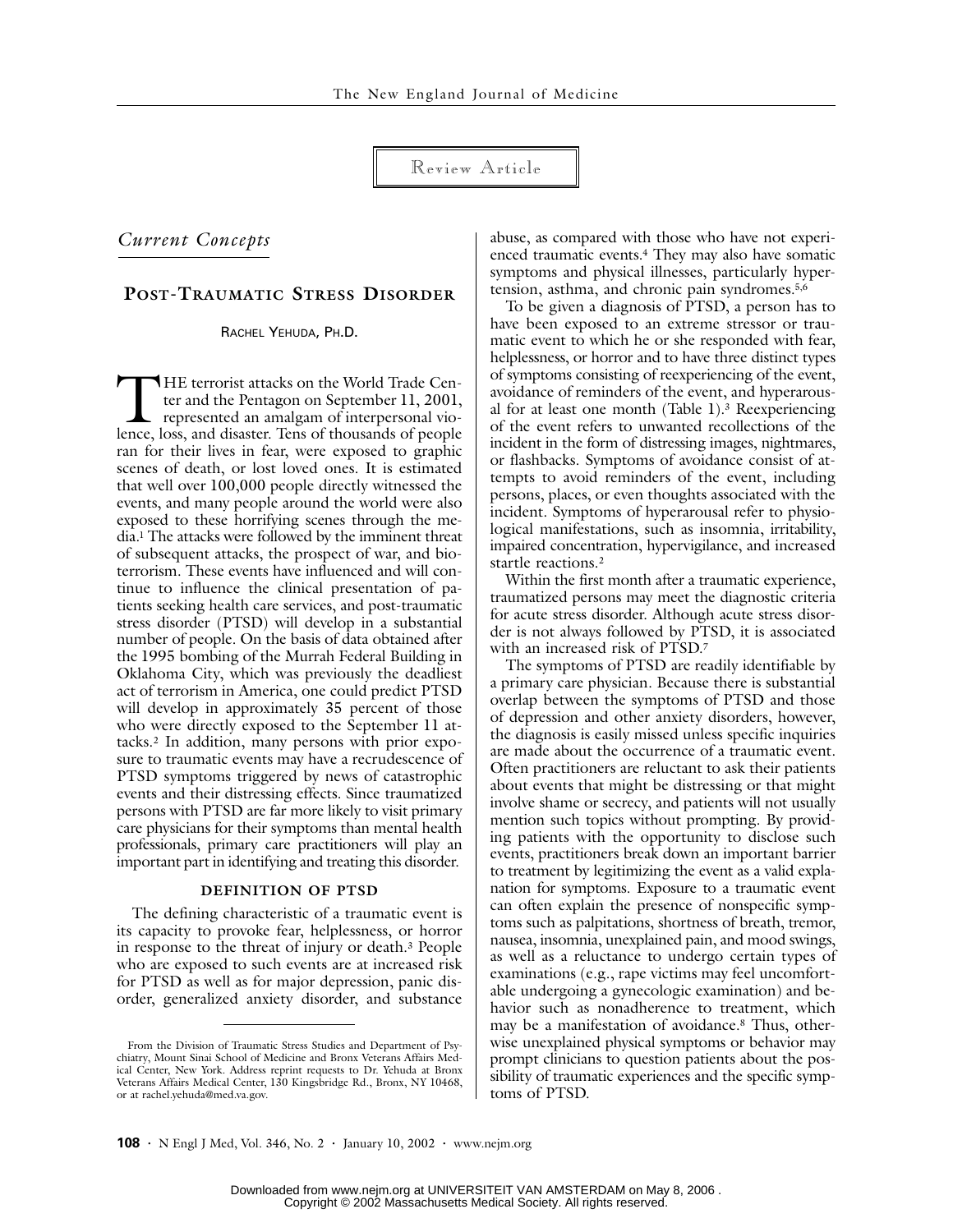#### **TABLE 1.** DIAGNOSTIC CRITERIA FOR PTSD.\*

A person must have been exposed to a traumatic event.

The event involved a perceived or actual threat to the person's own life or physical integrity or that of another, such as a physical or sexual assault, rape, a serious accident, a natural disaster, combat, being taken hostage, torture, displacement as a refugee, sudden unexpected death of a loved one, and witnessing a traumatic event.

The person's response to the event involved fear, helplessness, or horror.

The person persistently reexperiences the event in at least one of several ways:

The person has intrusive recollections of the event.

The person has nightmares.

The person has flashbacks, which are particularly vivid memories that occur while he or she is awake and make him or her act or feel as though the event was recurring.

The person has intense psychological distress in response to reminders of the traumatic event.

The person has intense physiological reactions in response to reminders of the event (including palpitations, sweating, difficulty breathing, and other panic responses).

The person avoids reminders of the event and has generalized numbness of feeling, as indicated by the presence of at least three of the following: The person actively avoids pursuits, people, and places that remind him or her of the event.

The person avoids thinking of or talking about the event.

The person is unable to recall aspects of the event.

The person has lost interest in or participates less in activities.

The person has felt detached or estranged from other people since the event.

The person has a restricted range of emotions or a feeling of numbness.

The person feels as though his or her life has been foreshortened or as though there is no need to plan for the future, with respect to his or her career, getting married, or having children.

The person has symptoms of increased arousal, as evidenced by the presence of at least two of the following:

The person has difficulty falling or staying asleep (sometimes related to fear of having nightmares).

The person is irritable and has feelings or outbursts of anger.

The person has difficulty concentrating.

The person has become more vigilant and concerned about safety.

The person has exaggerated startle reactions in response to sounds or movements.

The three types of symptoms must be present together for at least one month.

The disorder must cause clinically significant distress or impairment in social, occupational, or other areas of functioning.

\*There are three subtypes of PTSD. Acute PTSD refers to symptoms that last less than three months. Chronic PTSD refers to symptoms that last three months or longer. Delayed-onset PTSD refers to symptoms that begin at least six months after a traumatic event. Adapted from the *Diagnostic and Statistical Manual of Mental Disorders,* 4th edition.3

## **EPIDEMIOLOGIC ASPECTS**

Before the September 11 attacks, studies of the prevalence of PTSD in the United States demonstrated that 5 to 6 percent of men and 10 to 14 percent of women had had PTSD at some time in their lives, making it the fourth most common psychiatric disorder.4,9-11 Events that give rise to PTSD typically involve interpersonal violence (e.g., rape, assault, and torture) or exposure to life-threatening accidents (e.g., motor vehicle accidents) or disasters (e.g., fires and earthquake). Although the disorder is far more likely to occur after direct than indirect exposure to trauma,<sup>3</sup> PTSD can occur in persons who have witnessed a violent injury to or the unnatural death of another person and those who have learned that a loved one was involved in such an event,<sup>12</sup> provided there is sufficient associated terror or shock.<sup>2</sup> Factors that contribute to the intensity of the response to a psychologically traumatic experience include the degree of controllability, predictability, and perceived threat<sup>13</sup>; the relative success of attempts to minimize injury to oneself or others; and actual loss.14 If the patient is wounded or exposed to pain, heat, or cold, the biologic and psychological experience can be intensified.15

Events that involve interpersonal violence give rise to PTSD more often than events such as motor vehicle accidents and natural disasters. For example, PTSD developed in 55 percent of persons who reported being raped, as compared with 7.5 percent of those involved in accidents<sup>4</sup> and 2 percent of those who learned of traumatic events.<sup>16</sup> One study reported that PTSD developed in approximately 14 percent of those who experienced the sudden, unexpected death of a loved one,<sup>16</sup> making this event the single most frequent traumatic event to occur in both men and women, accounting for 39 percent of cases of PTSD in men and 27 percent of cases in women.<sup>17</sup>

Although women have a higher lifetime prevalence of PTSD, it is not clear whether this finding reflects an increased vulnerability to the disorder or the fact that seemingly similar events are experienced differently by men and women. Women are more likely than men both to be molested and to have PTSD in response to molestation (Table 2).4 However, PTSD also develops more often in women than men after a physical assault, such as mugging, despite the fact that these events are far less common in women (Table 2).4,16 In contrast, although women are more than 10 times as likely as men to be raped, the prevalence

N Engl J Med, Vol. 346, No. 2 **·** January 10, 2002 **·** www.nejm.org **· 109**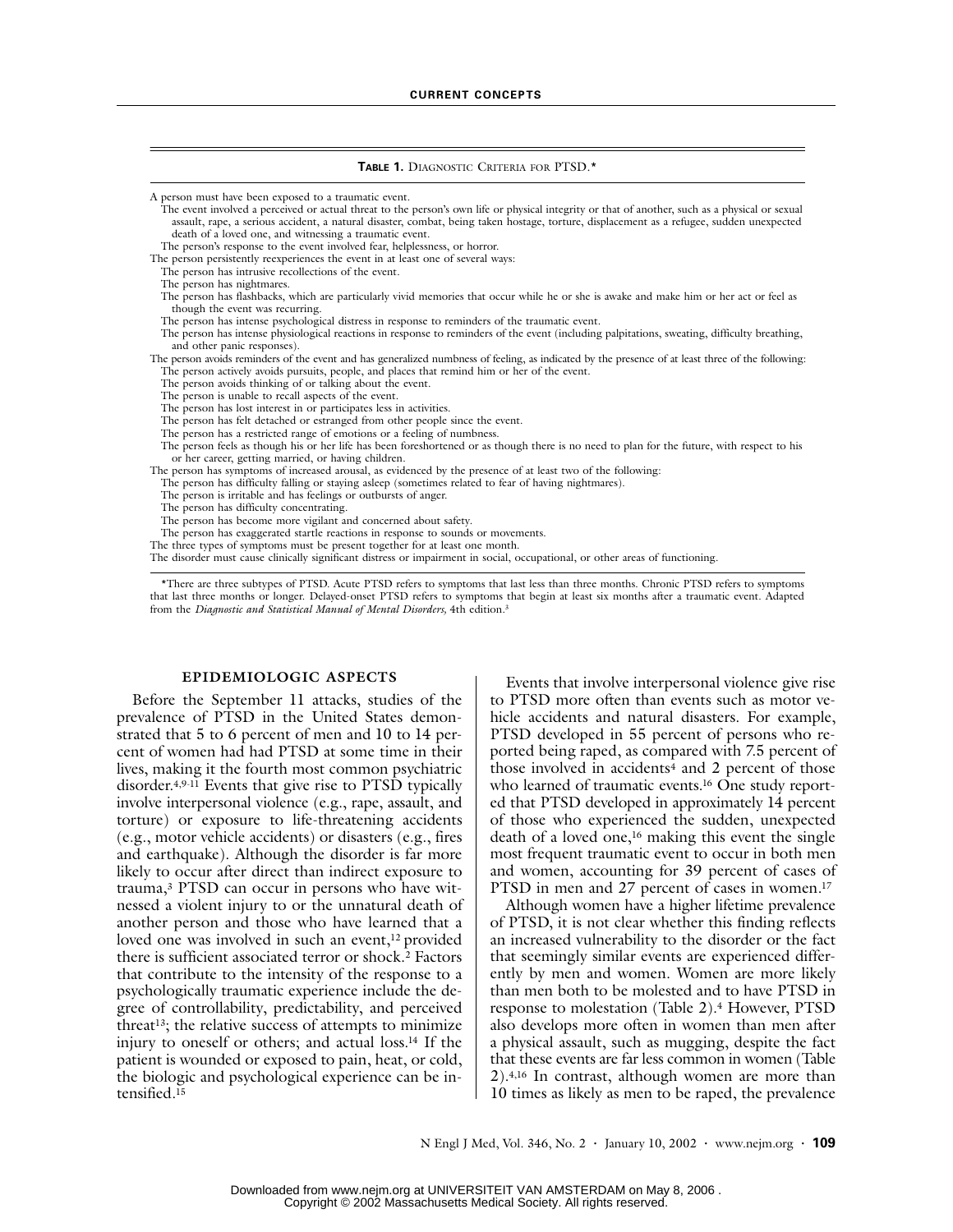of PTSD after rape is actually higher in men (65 percent vs. 46 percent).4 These statistics argue against an increased vulnerability to the disorder in women and instead suggest that certain experiences may involve different degrees of actual threat and physical injury. Nonetheless, because of the extremely high frequency of sexual and physical assault among women, more than 50 percent of cases of PTSD among women appear to result from such events, whereas only 15 percent of cases among men result from this type of trauma.17 The rates of PTSD in response to events such as accidents, natural disasters, or death of a loved one (Table 2) are statistically similar among men and women and suggest that the incidence of PTSD may be similar among men and women in the aftermath of September 11.

# **PSYCHOLOGICAL ASPECTS**

The psychological and biologic response to a traumatic event is determined by the characteristics of both the event and the person involved.18 The initial response of fear is inherently biologic, but it can be influenced by the person's subjective interpretation of the event, which in turn is influenced by the person's previous experiences and other risk factors.<sup>19</sup>

Experiencing or learning about a traumatic event challenges a person's sense of safety, leading to feelings of vulnerability and powerlessness.19,20 Recovery from the event involves confronting human vulnerability in a way that promotes the development of resilience. However, the body's biologic responses in the aftermath of a traumatic event may perpetuate a state of fear that interferes with the restoration of feelings of safety, particularly if the result leads to further events, such as war.<sup>21</sup> Living in a state of perpetual fear can overwhelm a person's coping resources and lead him or her to avoid thoughts and feelings associated with the traumatic event. Avoidance reduces opportunities to extinguish or diminish fear responses — for example, through exposure to information that could correct exaggerated beliefs<sup>20</sup> about the safety of the world and the fragility of the person — and prevents the development of effective coping strategies, resulting in further social, interpersonal, or occupational disruption.

Horror, anger, sadness, humiliation, and guilt can also occur in response to trauma.19 Many people blame themselves for failing to act in ways that could have averted the event or mitigated the circumstances of the event. No matter what the emotional response, the process of recovery requires acknowledgment of changes that have occurred as a result of the traumatic event. Although many traumatized persons attempt to avoid distressing emotions related to their experiences, being able to confront them will promote habituation, so that over time, their thoughts

**TABLE 2.** PREVALENCE OF TRAUMATIC EVENTS AND RATES OF PTSD IN RESPONSE TO SUCH EVENTS AMONG MEN AND WOMEN.

| <b>TRAUMATIC EVENT</b>           | <b>PREVALENCE</b><br>OF EVENT |              | <b>RATE OF PTSD</b><br><b>IN RESPONSE</b><br><b>TO EVENT</b> |              |
|----------------------------------|-------------------------------|--------------|--------------------------------------------------------------|--------------|
|                                  | <b>MEN</b>                    | <b>WOMEN</b> | <b>MEN</b>                                                   | <b>WOMEN</b> |
|                                  | percent                       |              |                                                              |              |
| Rape*                            | 0.7                           | 9.2          | 65.0                                                         | 45.9         |
| Molestation*                     | 2.8                           | 12.3         | 12.2                                                         | 26.5         |
| Physical assault*                | 11.1                          | 6.9          | 1.8                                                          | 21.3         |
| Accident*                        | 25.0                          | 13.8         | 6.3                                                          | 8.8          |
| Natural disaster*                | 18.9                          | 15.2         | 3.7                                                          | 5.4          |
| Combat*                          | 6.4                           | 0.0          | 38.8                                                         |              |
| Witnessed death or injury†       | 40.1                          | 18.6         | 9.1                                                          | 2.8          |
| Learned about a traumatic event† | 63.1                          | 61.8         | 1.4                                                          | 3.2          |
| Sudden death of loved one†       | 61.1                          | 59.0         | 12.6                                                         | 16.2         |
| Any traumatic event*             | 60.7                          | 51.2         | 8.1                                                          | 20.4         |
| Any traumatic event <sup>†</sup> | 92.2                          | 87.1         | 6.2                                                          | 13.0         |

\*Data are from Kessler et al.4

†Data are from Breslau et al.16,17

about and emotional responses to the event will become less distressing.22

## **BIOLOGIC ASPECTS**

The elucidation of the biologic changes related to PTSD has shed light on the question of why some people recover from traumatic events whereas others do not. Patients with chronic PTSD have increased circulating levels of norepinephrine23 and increased reactivity of  $\alpha_2$ -adrenergic receptors.<sup>24</sup> These alterations, in tandem with the finding that thyroid hormone levels are increased in patients with PTSD,<sup>25</sup> may help explain some of the somatic symptoms of the disorder. Recent neuroanatomical studies have identified alterations in two major brain structures the amygdala and hippocampus — in patients with PTSD. Positron-emission tomography and functional magnetic resonance imaging have shown that the reactivity of the amygdala and anterior paralimbic region to trauma-related stimuli is increased<sup>26,27</sup> and the reactivity of the anterior cingulate and orbitofrontal areas is decreased.28 These areas of the brain are involved in fear responses. Differences in hippocampal function<sup>29</sup> and in memory processes presumed to be dependent on the hippocampus have been found, suggesting a neuroanatomical substrate for the intrusive recollections and other cognitive problems<sup>30</sup> that characterize PTSD.

The biologic alterations observed in PTSD do not uniformly resemble those associated with other types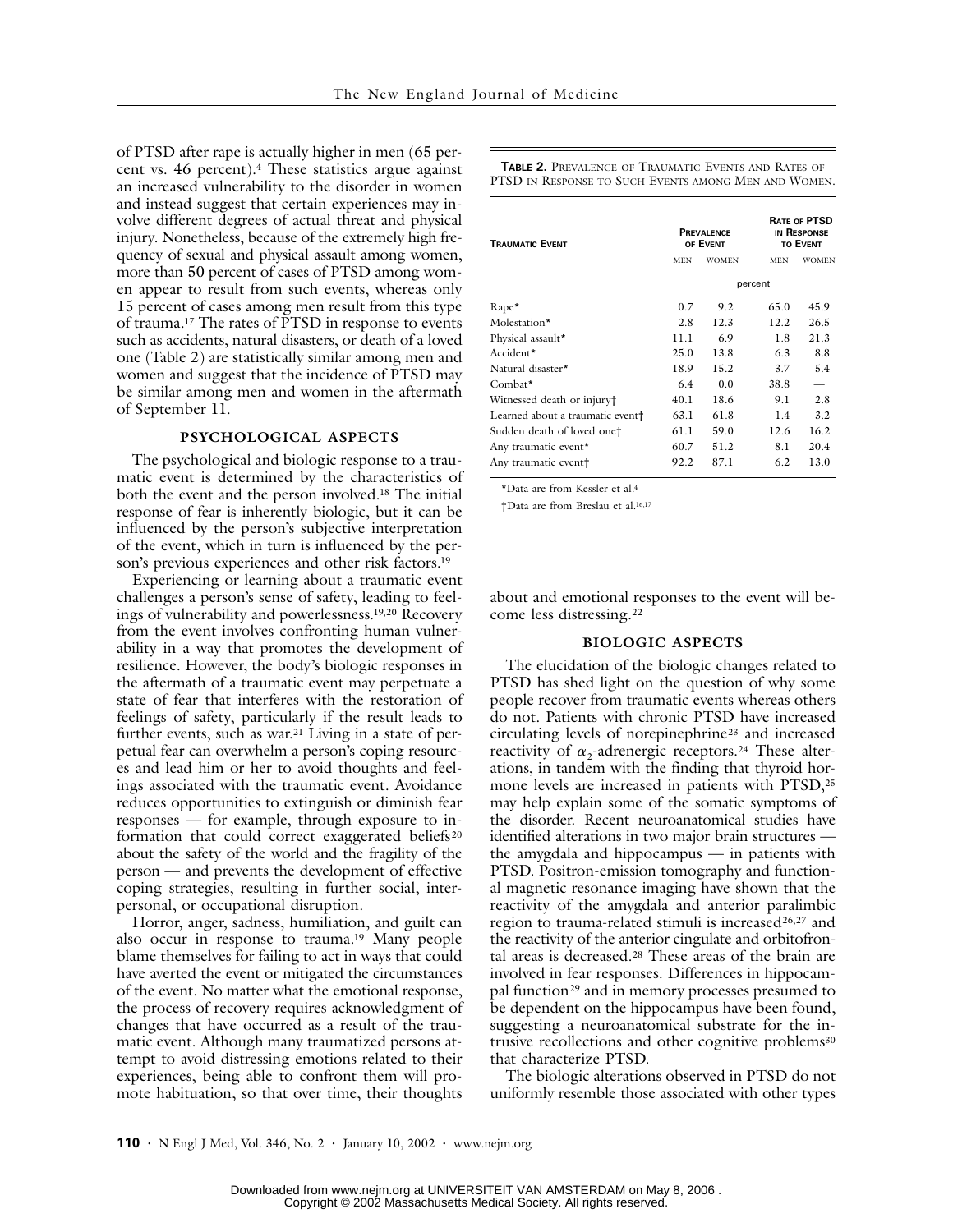of stress (Fig. 1). For example, cortisol levels have been lower than normal in some studies of patients with PTSD, even decades after a traumatic event.<sup>32,33</sup> Paradoxically, however, levels of corticotropin-releasing factor in cerebrospinal fluid appear to be increased.34 This pattern differs from the patterns associated with brief and sustained periods of stress and with major depression, which are typically associated with increased levels of both cortisol and corticotropin-releasing factor (Fig. 1). In PTSD the sensitivity of the negative-feedback system of the hypothalamic–pituitary–adrenal axis is increased, as reflected by the exaggerated suppression of cortisol in response to dexamethasone administration<sup>35,36</sup> and the increased sensitivity of lymphocyte glucocorticoid receptors.37 These findings contrast with the well-demonstrated phenomenon of reduced cortisol suppression in response to dexamethasone<sup>38</sup> and findings of reductions in glucocorticoid-receptor sensitivity in major depressive disorder.39

The psychological and biologic data support the hypothesis that the development of PTSD is facili-



**Figure 1.** Response to Stress in a Normal Subject (Panel A), a Patient with Major Depressive Disorder (Panel B), and a Patient with PTSD (Panel C).

In normal subjects (Panel A) and in patients with major depression (Panel B), brief or sustained periods of stress are typically associated with increased levels of both cortisol and corticotropin-releasing factor. In each panel the thickness of the interconnecting arrows denotes the magnitude of the biologic response. Corticotropin-releasing factor stimulates the production of corticotropin, which in turn stimulates the production of cortisol. Cortisol inhibits the release of corticotropin from the pituitary and the release of corticotropin-releasing factor from the hypothalamus. It is also responsible for the containment of many stress-activated biologic reactions. In patients with PTSD (Panel C), levels of cortisol are low and levels of corticotropin-releasing factor are high. In addition, the sensitivity of the negative-feedback system of the hypothalamic–pituitary–adrenal axis is increased in patients with PTSD rather than decreased, as often occurs in patients with major depression.<sup>31</sup>

N Engl J Med, Vol. 346, No. 2 **·** January 10, 2002 **·** www.nejm.org **· 111**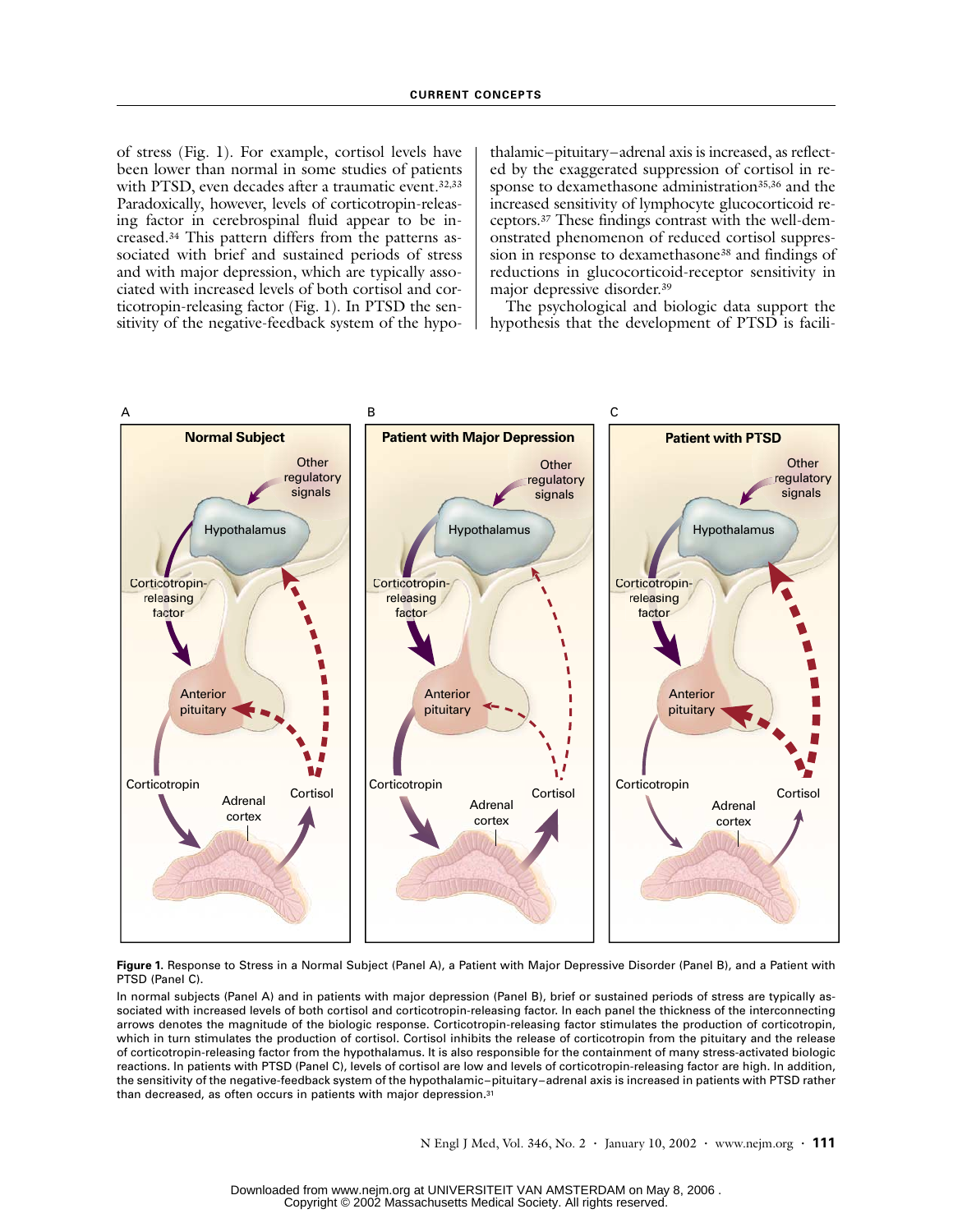tated by a failure to contain the biologic stress response at the time of the trauma, resulting in a cascade of alterations that lead to intrusive recollections of the event, avoidance of reminders of the event, and symptoms of hyperarousal. This failure may represent an alternative trajectory to the normal process of adaptation and recovery after a traumatic event. Prospective studies have shown that patients in whom  $PTSD<sup>40,41</sup>$  or symptoms of  $PTSD<sup>31</sup>$  develop have attenuated increases in cortisol levels in the immediate aftermath of a traumatic event, which may be related to prior exposure to a traumatic event or other risk factors.42 They also have higher heart rates in the emergency room and one week later than persons in whom PTSD does not develop.<sup>43</sup> These findings suggest that patients with PTSD have a greater degree of activation of the sympathetic nervous system.

Decreased cortisol levels at the time of a traumatic event could prolong the availability of norepinephrine to synapses in both the periphery and the brain, 44,45 which in turn might affect the consolidation of the memory of the incident. Adrenergic activation in the face of low cortisol levels facilitates learning in animals.46 If this process also occurs in traumatized persons, the memory of the event not only would be strongly encoded, but also would be associated with strong, subjective feelings of distress. This feeling would most likely facilitate the development of altered perceptions and thoughts in the aftermath of the event, particularly those associated with the perception of danger or ability to cope with a threat. These altered perceptions would further delay recovery by leading to a failure to quell fearful responses, which would further strengthen maladaptive cognitive responses to trauma and fear, perpetuate the symptoms of PTSD, and trigger a series of secondary biologic changes. Indeed, the exaggerated startle reaction is not usually seen in patients with PTSD until one month after the event, reflecting the progression of at least some biologic aspects.47 Further research may enable us to identify those at greatest risk for PTSD on the basis of combined biologic and psychological characteristics.

### **TREATMENT**

### **Counseling**

An important component of treating traumatized persons is the provision of education, a feeling of safety, and support, which can be done by primary care providers. Education helps patients understand the nature of their condition and the process of recovery. Patients should be made to understand that their symptoms represent a psychobiologic reaction to overwhelming stress rather than a character flaw or a sign of weakness. Clinicians can provide a noncritical ear and emphasize that patients are not alone.

Such intervention can help build a therapeutic alliance and help patients see the need for therapy. Traumatized persons are notoriously reluctant to seek help for their symptoms, particularly from mental health practitioners. This reluctance may result from a lack of awareness on the part of patients that their symptoms are linked to a traumatic event or from concern that they will be seen as "damaged" or emotionally unstable. Many survivors fear that there may be job-related consequences of the disclosure or treatment of a traumatic event; for example, a police officer may lose the right to carry a weapon, and a politician may be viewed as insufficiently stable. Supportive counseling by primary care providers can help address many of these barriers to further care.

Alleviating the symptoms of PTSD usually requires the use of specialized techniques that help patients confront fears and emotional responses to the traumatic event in a more structured format, without becoming overwhelmed. Treatment involves reducing the level of distress associated with memories of the event and quelling the resultant physiological reactions. Research has demonstrated the effectiveness of such techniques as exposure therapy (helping patients confront painful memories and feelings), cognitive therapy (helping patients process their thoughts and beliefs), anxiety management, and interpersonal therapies (helping patients understand the ways in which the traumatic event continues to affect relationships and other aspects of their lives). Group therapy may also be helpful in reducing isolation and stigma.48

# **Medications**

Medications can also benefit traumatized persons and can be prescribed by a primary care physician. Results of randomized clinical trials demonstrate that medications such as selective serotonin-reuptake inhibitors,<sup>49,50</sup> tricyclic antidepressants,<sup>51</sup> and monoamine oxidase inhibitors<sup>52</sup> alleviate the symptoms of PTSD and are associated with improvements in overall functioning. Serotonin-reuptake inhibitors are a first-line medication because they are safer and better tolerated than other types of psychotropic medications. Sertraline (Zoloft) and, more recently, paroxetine (Paxil) are the only agents that have been approved by the Food and Drug Administration for the treatment of PTSD. The Expert Consensus Guidelines on the treatment of PTSD<sup>53</sup> recommend that if there is no response to an eight-week trial of a serotonin-reuptake inhibitor, treatment should be switched to nefazone (Serzone) or venlafaxine (Effexor); if there is a partial response, a mood stabilizer such as divalproex (Depakote) should be added. These recommendations are based on the results of a survey of prominent physicians with clinical experience in PTSD, but

**<sup>112</sup> ·** N Engl J Med, Vol. 346, No. 2 **·** January 10, 2002 **·** www.nejm.org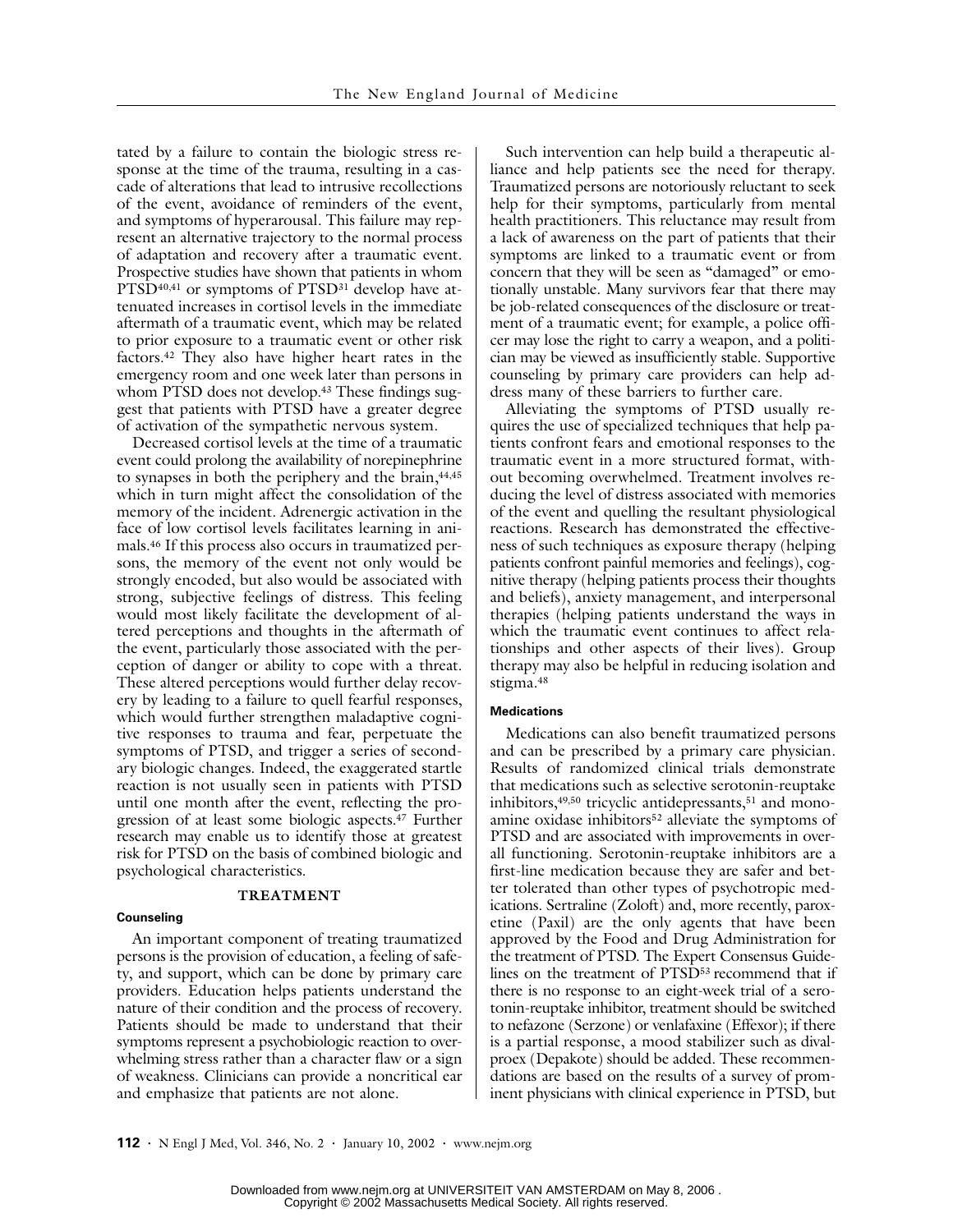such algorithms are not empirically based, since there have been no double-blind, placebo-controlled studies of either nefazodone or venlafaxine.

Benzodiazepines should be avoided or used very judiciously in patients with PTSD. Randomized, double-blind trials found that alprazolam (Xanax) was not significantly better than placebo in patients with chronic PTSD54 and that neither alprazolam nor clonazepam was better than placebo immediately after a traumatic event.55

Further research is needed to determine whether some groups of patients with PTSD have a preferential response to one type of treatment. The decision to use psychotherapy, pharmacotherapy, or a combination of the two depends on the overall clinical picture. Pharmacologic agents targeting the specific constellation of biologic alterations in PTSD have not yet been developed. Rather, pharmacotherapy for PTSD has involved administering agents with established efficacy in other mood and anxiety disorders.

### **Referral**

Primary care physicians may choose to refer patients for specialized treatment if initial interventions have not been successful or patients have side effects from medication. Some traumatized persons may also have suicidal thoughts and behavior, other serious psychiatric problems, substance abuse, and ongoing stress in addition to that relating to the event that precipitated PTSD. As noted above, another complicating factor in the referral process is the reluctance of patients to be treated by mental health professionals. The establishment of mental health treatment programs in primary care settings represents an important future goal.

#### **SUMMARY**

Although most people will gradually recover from the psychological effects of a traumatic event, PTSD will develop in a substantial proportion. PTSD appears to represent a failure to recover from a nearly universal set of emotions and reactions and is typically manifested as distressing memories or nightmares related to the traumatic event, attempts to avoid reminders of the trauma, and a heightened state of physiological arousal. Studies of the biologic mechanisms of PTSD have delineated circumscribed alterations in brain regions, such as the amygdala and hippocampus, that are associated with fear and memory, as well as changes in hormonal, neurochemical, and physiological systems involved in coordinating the body's response to stress. The treatment of PTSD involves educating the patient about the nature of the disorder, providing a safe and supportive environment for discussing traumatic events and their impact, and relieving the distress associated with memories and reminders of the event. A variety of approaches, such as exposure therapy, cognitive therapy, and pharmacotherapy, have been found to be effective in the treatment of PTSD.

Supported by a grant from the National Institute of Mental Health (MH 49555) and by Veterans Affairs Merit Funding.

*I am indebted to Odelya Pagovich for her assistance with this manuscript and to Drs. Kenneth Davis, Michael Meaney, Susan Solomon, John Fairbank, Elana Newman, Linda Bierer, and Julia Golier for their thoughtful suggestions.*

#### **REFERENCES**

**1.** Schuster MA, Stein BD, Jaycox L, et al. A national survey of stress reactions after the September 11, 2001, terrorist attack. N Engl J Med 2001; 345:1507-12.

**2.** North CS, Nixon SJ, Shariat S, et al. Psychiatric disorders among survivors of the Oklahoma City bombing. JAMA 1999;282:755-62.

**3.** Diagnostic and statistical manual of mental disorders, 4th ed.: DSM-IV. Washington, D.C.: American Psychiatric Association, 1994.

**4.** Kessler RC, Sonnega A, Bromet E, Hughes M, Nelson CB. Posttraumatic stress disorder in the National Comorbidity Survey. Arch Gen Psychiatry 1995;52:1048-60.

**5.** Boscarino JA. Posttraumatic stress disorder, exposure to combat, and lower plasma cortisol among Vietnam veterans: findings and clinical implications. Consult Clin Psychol 1996;64:191-201.

**6.** Zatzick DF, Weiss DS, Marmar CR, et al. Post-traumatic stress disorder and functioning and quality of life outcomes in female Vietnam veterans. Mil Med 1997;162:661-5.

**7.** Harvey AG, Bryant RA. The relationship between acute stress disorder and posttraumatic stress disorder: a prospective evaluation of motor vehicle accident survivors. J Consult Clin Psychol 1998;66:507-12.

**8.** Shemesh E, Rudnick A, Kaluski E, et al. A prospective study of posttraumatic stress symptoms and nonadherence in survivors of a myocardial infarction (MI). Gen Hosp Psychiatry 2001;23:215-22.

**9.** Breslau N, Davis GC, Andreski P, Peterson E. Traumatic events and posttraumatic stress disorder in an urban population of young adults. Arch Gen Psychiatry 1991;48:216-22.

**10.** Resnick HS, Kilpatrick DG, Dansky BS, Saunders BE, Best CL. Prevalence of civilian trauma and posttraumatic stress disorder in a representational national sample of women. J Consult Clin Psychol 1993;61:984-91. **11.** Breslau N, Davis GC, Peterson EL, Schultz L. Psychiatric sequelae of posttraumatic stress disorder in women. Arch Gen Psychiatry 1997;54:81- 7.

**12.** Green BL. Defining trauma: terminology and generic stressors dimensions. J Appl Soc Psychol 1995;20:1632-42.

**13.** Foa EB, Zinbarg R, Rothbaum BO. Uncontrollability and unpredictability in post-traumatic stress disorder: an animal model. Psychol Bull 1992;112:218-38.

**14.** Lane C, Hobfoll SE. How loss affects anger and alienates potential supporters. J Consult Clin Psychol 1992;60:935-42.

**15.** Schreiber S, Galai-Gat T. Uncontrolled pain following physical injury as the core-trauma in post-traumatic stress disorder. Pain 1993;54:107-10. **16.** Breslau N, Chilcoat HD, Kessler RC, Peterson EL, Lucia VC. Vulnerability to assaultive violence: further specification of the sex difference in post-traumatic stress disorder. Psychol Med 1999;29:813-21.

**17.** Breslau N, Kessler RC, Chilcoat Schultz LR, Davis GC, Andreski P. Trauma and posttraumatic stress disorder in the community: the 1996 Detroit Area Survey of Trauma. Arch Gen Psychiatry 1998;55:626-32.

**18.** Yehuda R, ed. Risk factors for posttraumatic stress disorder. Washington, D.C.: American Psychiatric Press, 1999.

**19.** Foa EB, Ehlers A, Clark DM, Tolin DF, Orsillo SM. The Posttraumatic Cognitions Inventory (PTCI): development and validation. Psychol Assessment 1999;11:303-14

**20.** Resick PA, Schnicke MK. Cognitive processing therapy for rape vic-tims: a treatment manual. Newbury Park, Calif.: Sage, 1993.

**21.** Foa EB, Kozak MJ. Emotional processing of fear: exposure to corrective information. Psychol Bull 1986;99:20-35.

**22.** Foa EB, Steketee G, Rothbaum BO. Behavioral/cognitive conceptualizations of post-traumatic stress disorder. Behav Ther 1989;20:155-76.

**23.** Yehuda R, Siever LJ, Teicher MH, et al. Plasma norepinephrine and 3-methoxy-4-hydroxyphenylglycol concentrations and severity of depres-

N Engl J Med, Vol. 346, No. 2 **·** January 10, 2002 **·** www.nejm.org **· 113**